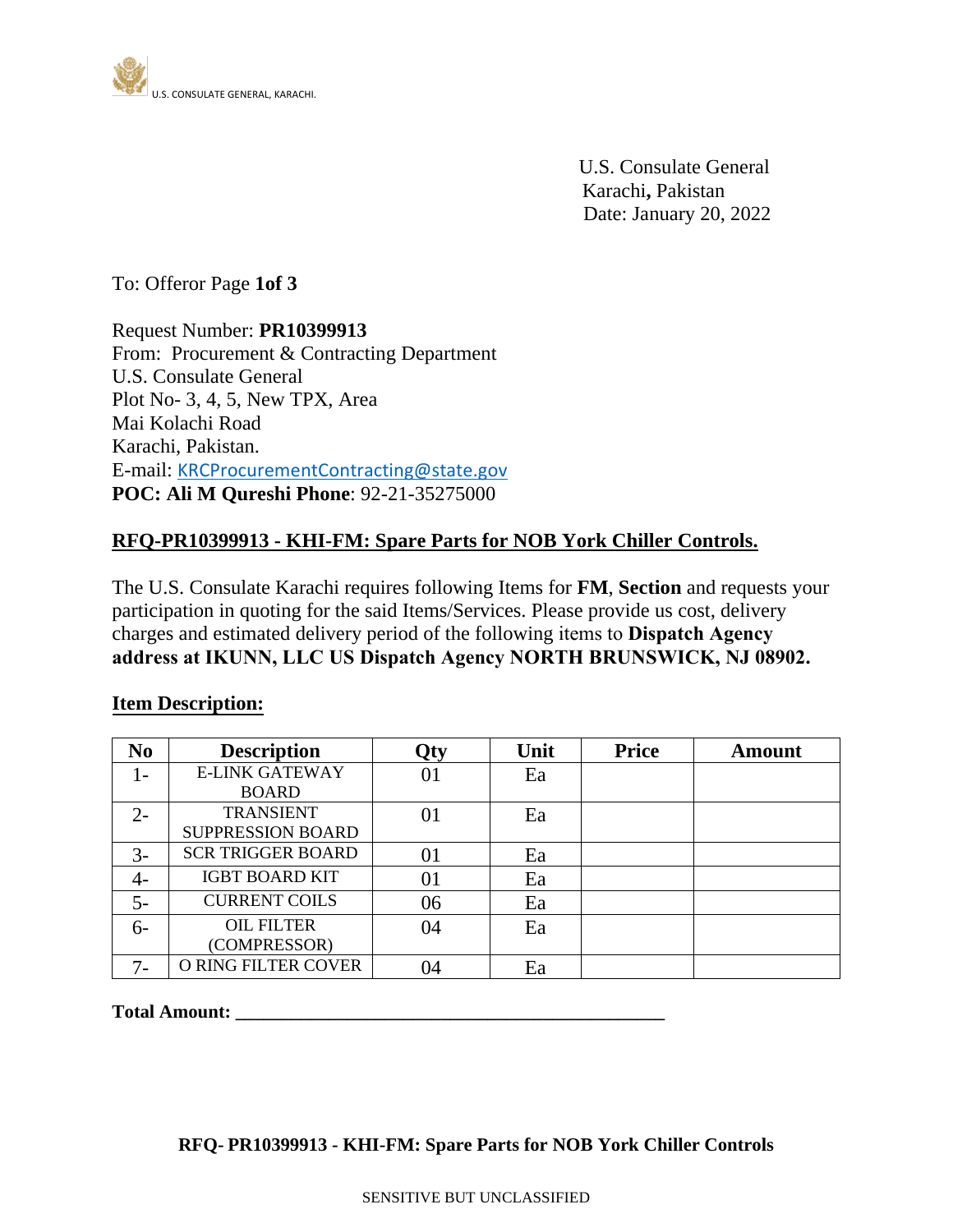

## **Prices:**

Firm Fixed Price.

TAX: Your prices shall be duty/tax free. U.S. Consulate General Karachi will neither deduct nor pay any tax for this service.

### **Inspection & Acceptance:**

A Government representative will inspect the service(s) delivered to determine the quality and acceptability. Substandard services/products shall be unacceptable at vendor's expense.

### **Payment Terms:**

Payment will be made within 30 days through Electronic Funds Transfer (EFT) upon complete delivery to the US Consulate General, Karachi and submission of legitimate invoice to Financial Section after delivery, and submission of receipt.

### **SUBMISSION OF INVOICE:**

Each invoice shall include vendor invoice number, purchase order/contract number, date issued, brief description of supplies/services provided, quantities, unit and total price, and signed by the signing authority.

Invoices must be routed to:

1- Karachi, FMC Invoices [KarachiFMCInvoices@state.gov](mailto:KarachiFMCInvoices@state.gov) (for sending invoice-in PDF format) 2- Karachi, FMC Inquiries [KarachiFMCInquiries@state.gov](mailto:KarachiFMCInquiries@state.gov) (for any query related to payment)

Although email is the preferred method, invoices may also be submitted by mail (do not send electronically if you mail the invoice to the following address to avoid duplication):

Karachi Fiscal Office U.S. Consulate General Plot No- 3, 4, 5, New TPX Area Mai Kolachi Road Karachi

**Contract Clauses:**

## **RFQ- PR10399913 - KHI-FM: Spare Parts for NOB York Chiller Controls**